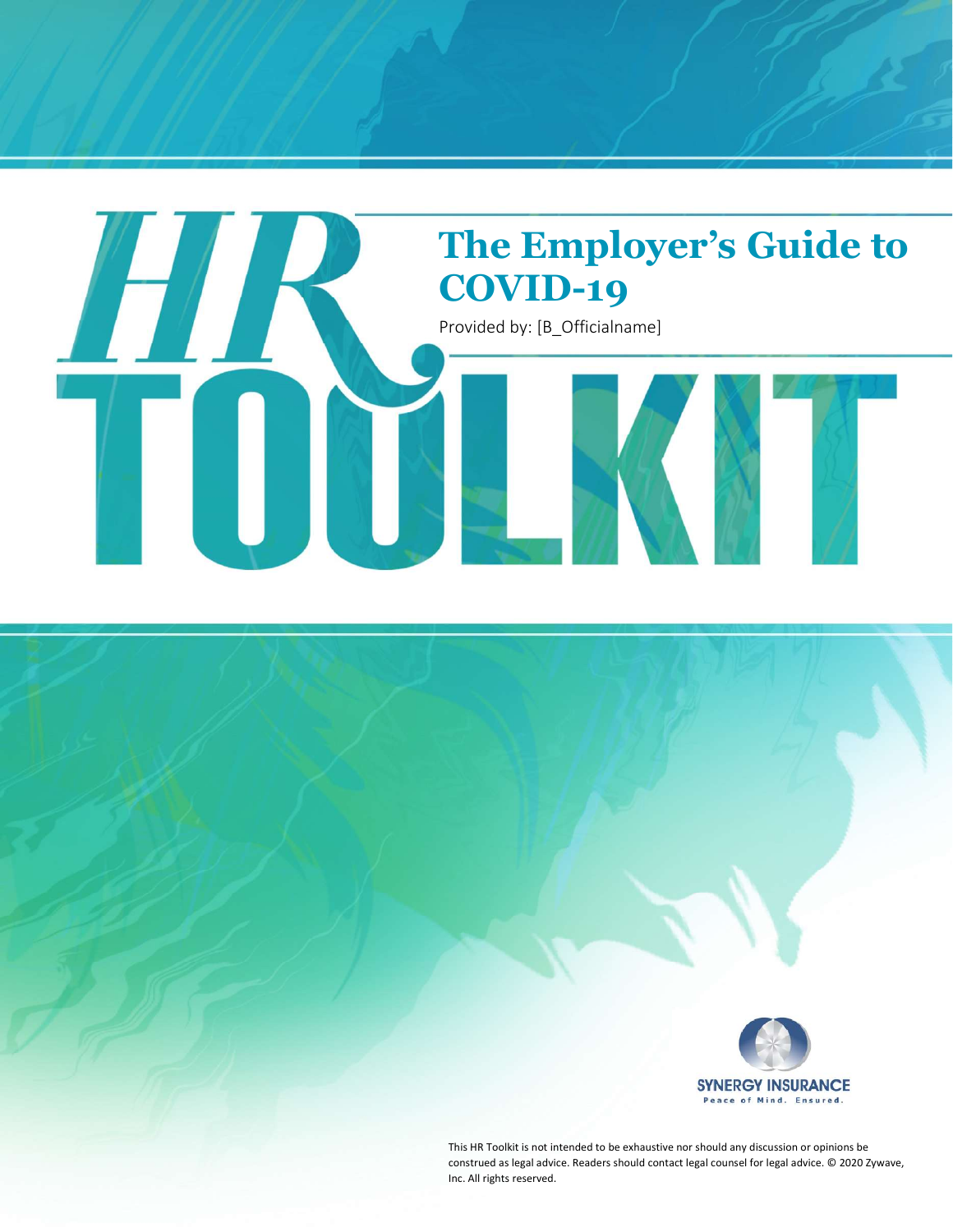# Table of Contents

| Maintaining Workplace Safety Using OSHA and CDC Guidance14 |  |  |
|------------------------------------------------------------|--|--|
|                                                            |  |  |
|                                                            |  |  |
|                                                            |  |  |
|                                                            |  |  |
|                                                            |  |  |
|                                                            |  |  |
|                                                            |  |  |
|                                                            |  |  |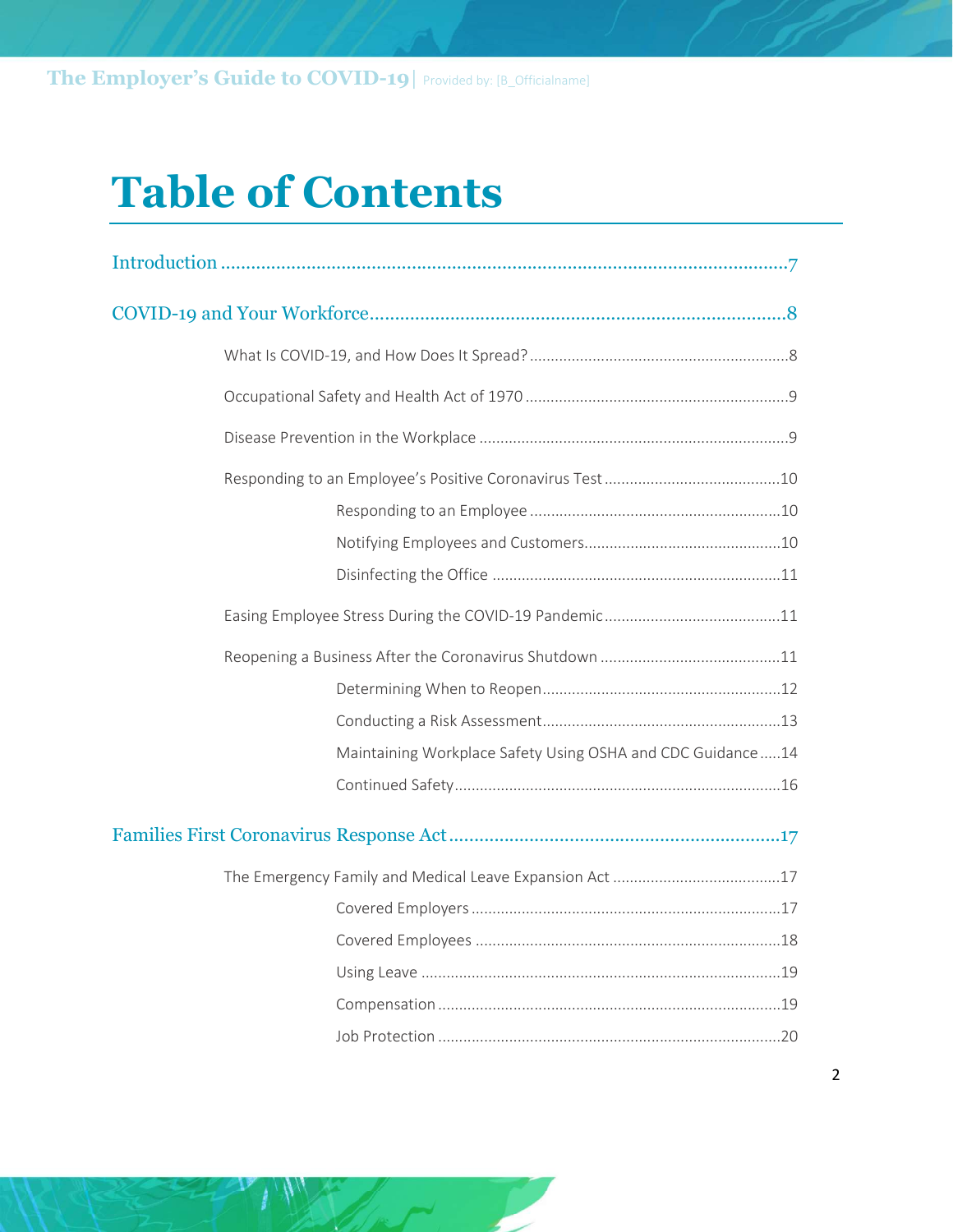#### The Employer's Guide to COVID-19 | Provided by: [B\_Officialname]

| Coverage Requirement for Coronavirus Testing26                       |  |
|----------------------------------------------------------------------|--|
| Accelerated Coverage for COVID-19 Preventive Services and Vaccines27 |  |
|                                                                      |  |
| Tax-free Coverage for OTC Drugs and Menstrual Products28             |  |
|                                                                      |  |
|                                                                      |  |
| How Does the CARES Act Address Small Business Loans?28               |  |
| Overview of CARES Act Small Business Loan Provisions 29              |  |
|                                                                      |  |
|                                                                      |  |
|                                                                      |  |
|                                                                      |  |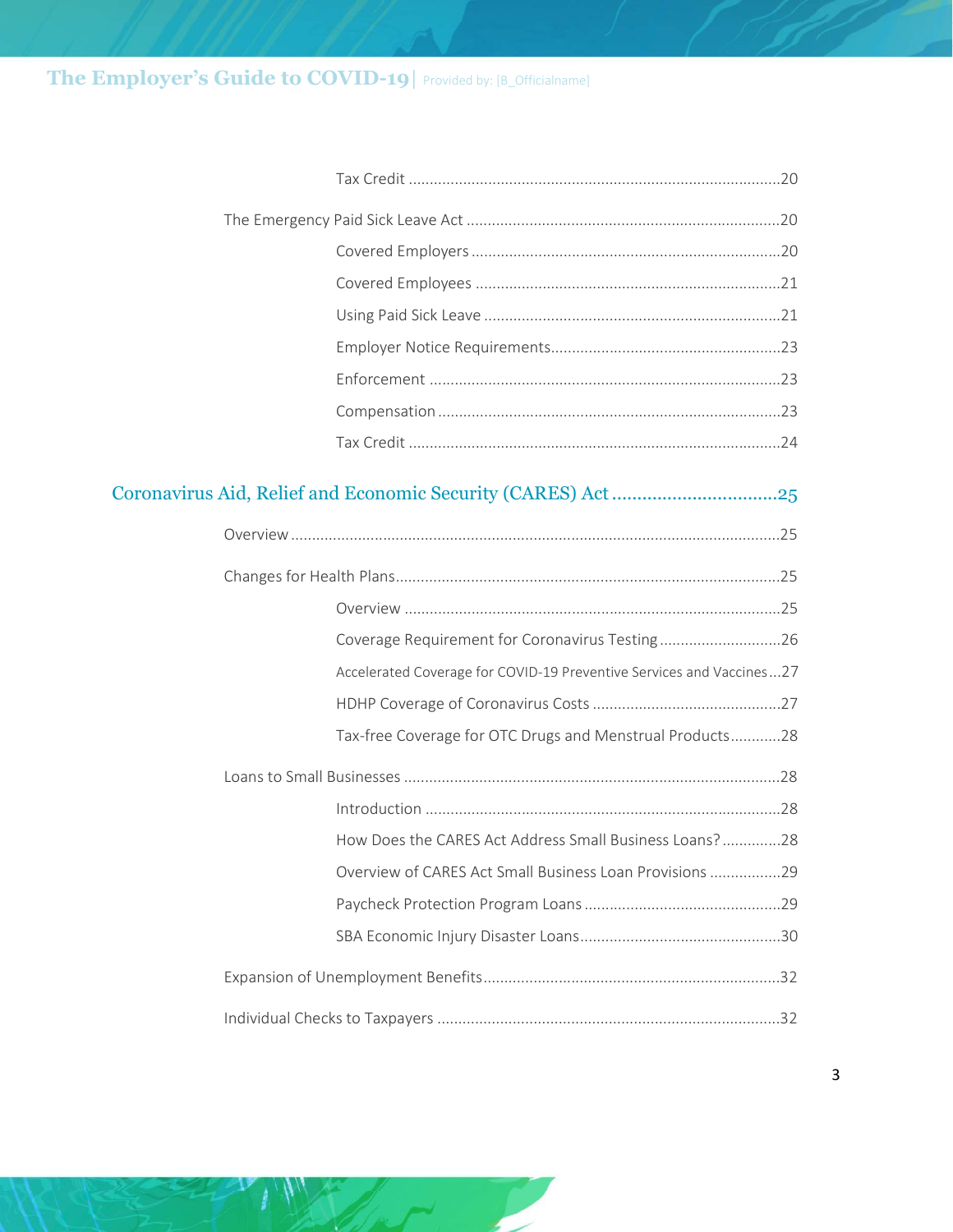### The Employer's Guide to COVID-19 | Provided by: [B\_Officialname]

|  | Disclosures to Prevent a Serious and Imminent Threat37           |  |
|--|------------------------------------------------------------------|--|
|  |                                                                  |  |
|  |                                                                  |  |
|  |                                                                  |  |
|  | HIPAA Applies Only to Covered Entities and Business Associates38 |  |
|  |                                                                  |  |
|  |                                                                  |  |
|  |                                                                  |  |
|  |                                                                  |  |
|  |                                                                  |  |
|  |                                                                  |  |
|  |                                                                  |  |

╱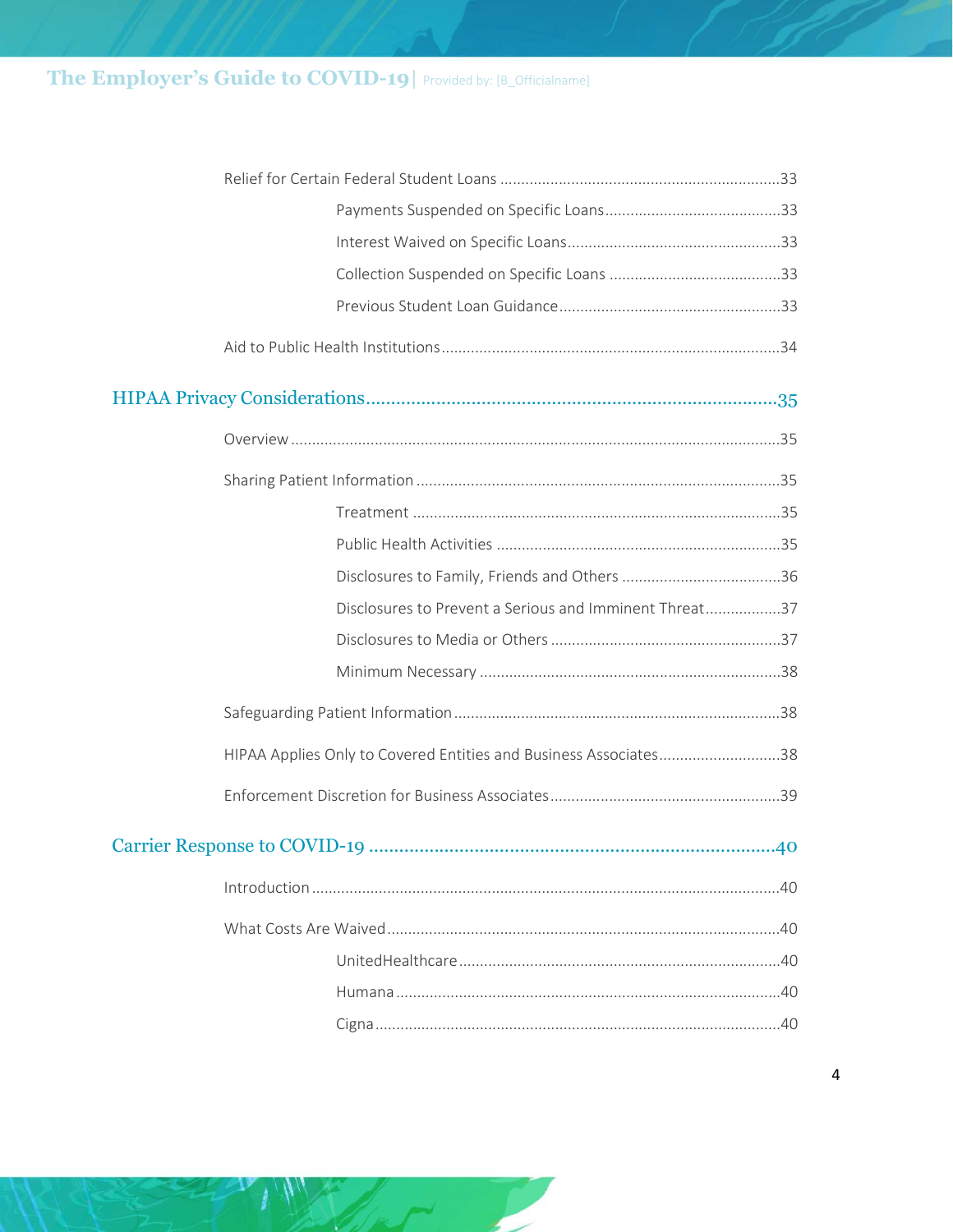### The Employer's Guide to COVID-19 | Provided by: [B\_Officialname]

|  | Affordable Care Act (ACA) Employer Shared Responsibility Penalties44 |
|--|----------------------------------------------------------------------|
|  |                                                                      |
|  | The Families First Coronavirus Response Act (Families First Act) 45  |
|  |                                                                      |
|  |                                                                      |
|  |                                                                      |
|  |                                                                      |
|  |                                                                      |
|  |                                                                      |
|  |                                                                      |
|  |                                                                      |
|  |                                                                      |
|  |                                                                      |
|  |                                                                      |
|  |                                                                      |
|  |                                                                      |
|  |                                                                      |

╱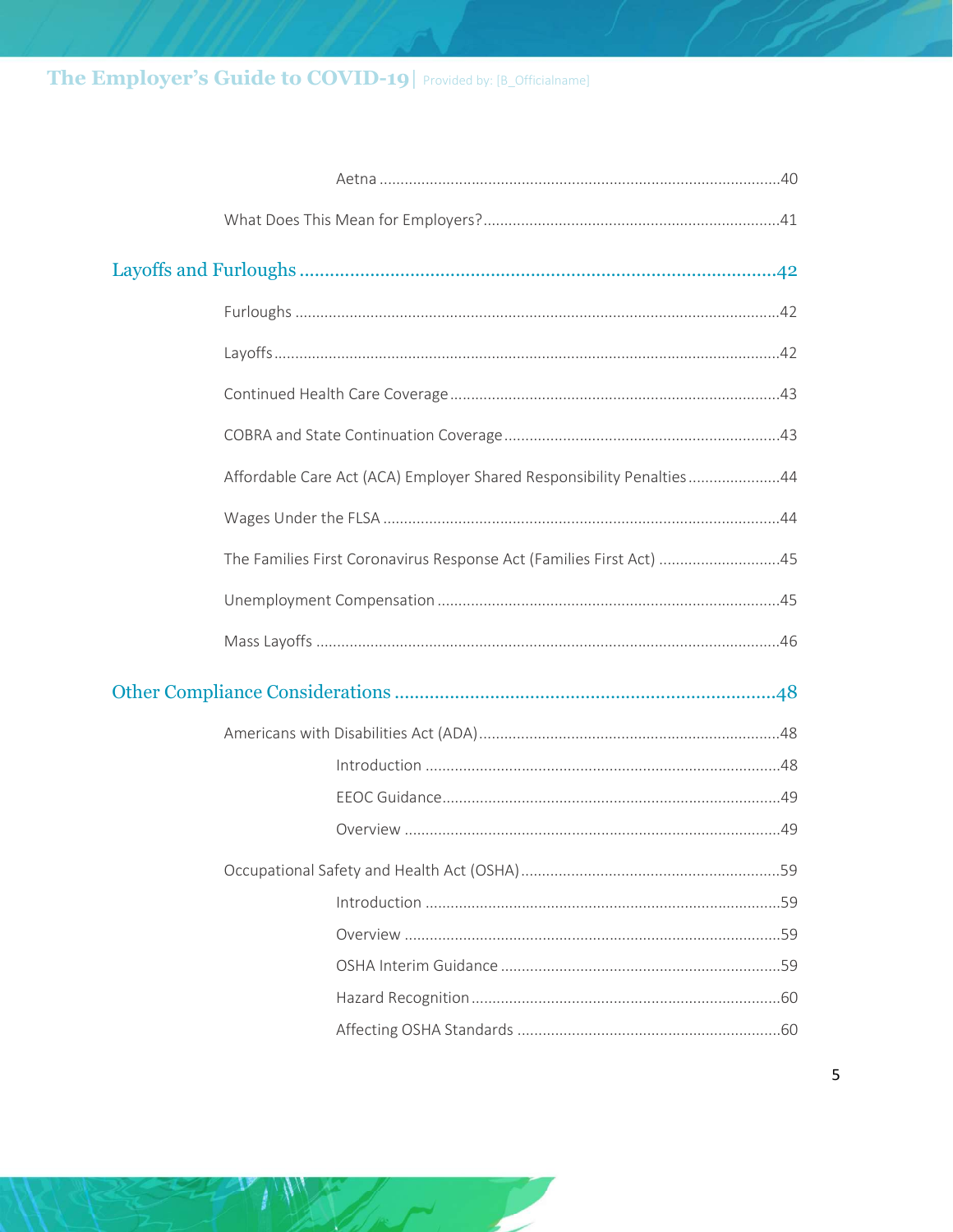### The Employer's Guide to COVID-19| Provided by: [B\_Officialname]

| Workers' Rights and Employers' Responsibilities  61                       |
|---------------------------------------------------------------------------|
|                                                                           |
|                                                                           |
|                                                                           |
|                                                                           |
|                                                                           |
|                                                                           |
|                                                                           |
|                                                                           |
|                                                                           |
|                                                                           |
|                                                                           |
|                                                                           |
|                                                                           |
| Emergency Family and Medical Leave Expansion Act - Leave Request Form 78  |
|                                                                           |
|                                                                           |
|                                                                           |
|                                                                           |
| Office Closing for Coronavirus Pandemic Employee Communications Letter 83 |
|                                                                           |

╱